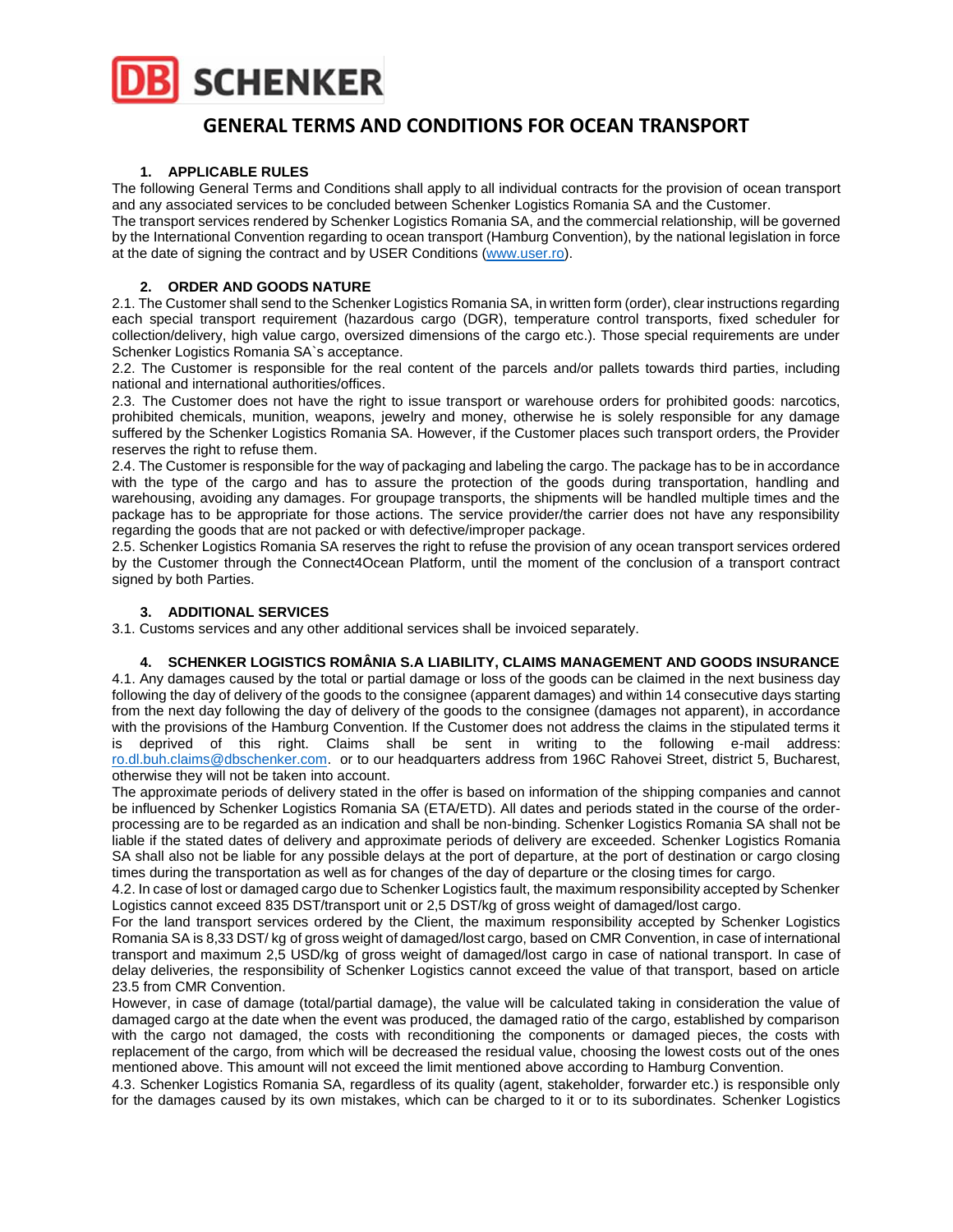

Romania SA cannot be liable for any loss of profit, direct / indirect financial losses, other financial losses, contracts, turnover, customers of the Beneficiary etc. and for the missing instructions regarding transport conditions.

4.4. If empty containers are provided for loading in accordance with the order, they must be inspected for external intactness and fitness for loading, in particular for odor contamination, immediately after delivery. Schenker Logistics Romania SA must be informed immediately in writing/electronically about any possible objections. If no such notification is provided, Schenker Logistics Romania SA shall not be liable for any possible damage to goods upon loading resulting from existing defects to the container.

4.5. The transport price does not include any additional insurance of the cargo (Cargo insurance). Concluding this Cargo Insurance, the Customer shall benefit of "All Risks" type coverage - according to the insurance condition "Institute Cargo Clauses (A) 01/01/2009 CL382" issued by the Insurance Institute of London (IUA). The insurance premium has a value between 0.15% - 0.4% of the insured amount (cargo value + transport value + other taxes), depending on the type of goods delivered to transport, but not less than 25 Euro/insurance certificate.

4.6. By choosing a cargo insurance you will be protected also from additional risks which does not involve Schenker Logistics Romania SA liability, e.g. loss of cargo or damaged cargo due to natural calamities / weather conditions / events appeared due to third parties etc.

4.7. If such insurance is not purchased, or although it has been requested, the Customer does not mention or refuse to mention information regarding the goods, based on which the insurance premium will be established, the Customer expressly declares that he understands and accepts that the compensation granted by Schenker Logistics Romania SA cannot exceed the limits mentioned in art. 4.2 above.

# **5. LIEN RIGHT OVER THE GOODS**

5.1. Schenker Logistics Romania SA has a lien right over the goods until the Customer fully pays all the tariffs agreed or any amounts due.

## **6. PAYMENT CONDITIONS**

6.1. The payment of the invoice is made by bank transfer in one of the accounts mentioned in the footer of the page. The payment term is the one mentioned in the offer. The Beneficiary is by right in default at the expiry of the due date mentioned in the offer. If the Customer does not challenge the invoice within two days from the receipt, he is deprived of this right.

For non-performance or improper performance of the obligation to pay, the Customer will pay damages in the amount of 0.3%/day of delay until the fulfillment of the obligation. All bank charges will be borne by the Customer.

6.2. The calculation of the transport costs depends on the correctness and completeness of the information provided by the Customer. In case of providing incorrect, incomplete information and or modifying it, regarding to weight, volume, delivery address, or route, the initial transport costs will be recalculated accordingly.

6.3. The additional fees, port dues and public charges (e.g. road charges) are based on the rates at the time the order is placed. They shall remain subject to confirmation until the day of shipment. If any additional surcharges, costs and/or public dues are levied by the shipping company or any other third party up to the time of shipment (date of B/L) or during the transport, Schenker Logistics Romania SA shall charge these costs to the Customer. The foregoing shall also apply to any surcharges, costs and/or public dues levied after the transport by the shipping company or other third parties in connection with the transport. Surcharges, costs and/or public dues shall include but are not limited to the items stated below: surcharges for high or low water, demurrage/detention, wagon demurrage time/costs and costs caused by waiting times, any costs incurred for container gasification or degasification, costs of phytosanitary certification (plant inspections etc.), storage costs, costs resulting from customs inspections, multi-stops (additional, unplanned stops), costs of assignment, delivery order fees.

#### **7. FORCE MAJEURE AND APPLICABLE LAW**

7.1. Force majeure and the risk of unforeseeable circumstances, as they are defined in article 1531 from the Romanian Civil Law, communicated and accepted under legal provisions, absolve from responsibility the part which invokes it.

Cases of force majeure include, without limitation, the following: war (declared or not), invasion, civil war, revolution, insurrection, terrorism, embargoes, sabotage, piracy, expropriation, requisition, nationalization, epidemics, natural disasters (such as, but not limited to, storms, cyclone, typhoon, hurricane, tornado, earthquake, volcanic activity, landslides, tsunamis, floods, lightning, drought, blizzards) explosion, fire, strikes, labor disputes.

7.2. All types of litigations arising from execution of this contract, which cannot be solved mutually, will be submitted for settlement to the competent courts of Schenker Logistics Romania SA headquarters from Bucharest.

7.3. The Customer declares that it is aware and expressly accepted the provisions regarding liability - limitation clauses, applicable law, jurisdiction, as well as any other unusual clause in the contract according to art. 1203 of the Romanian Civil Code.

# **8. DATA PROTECTION**